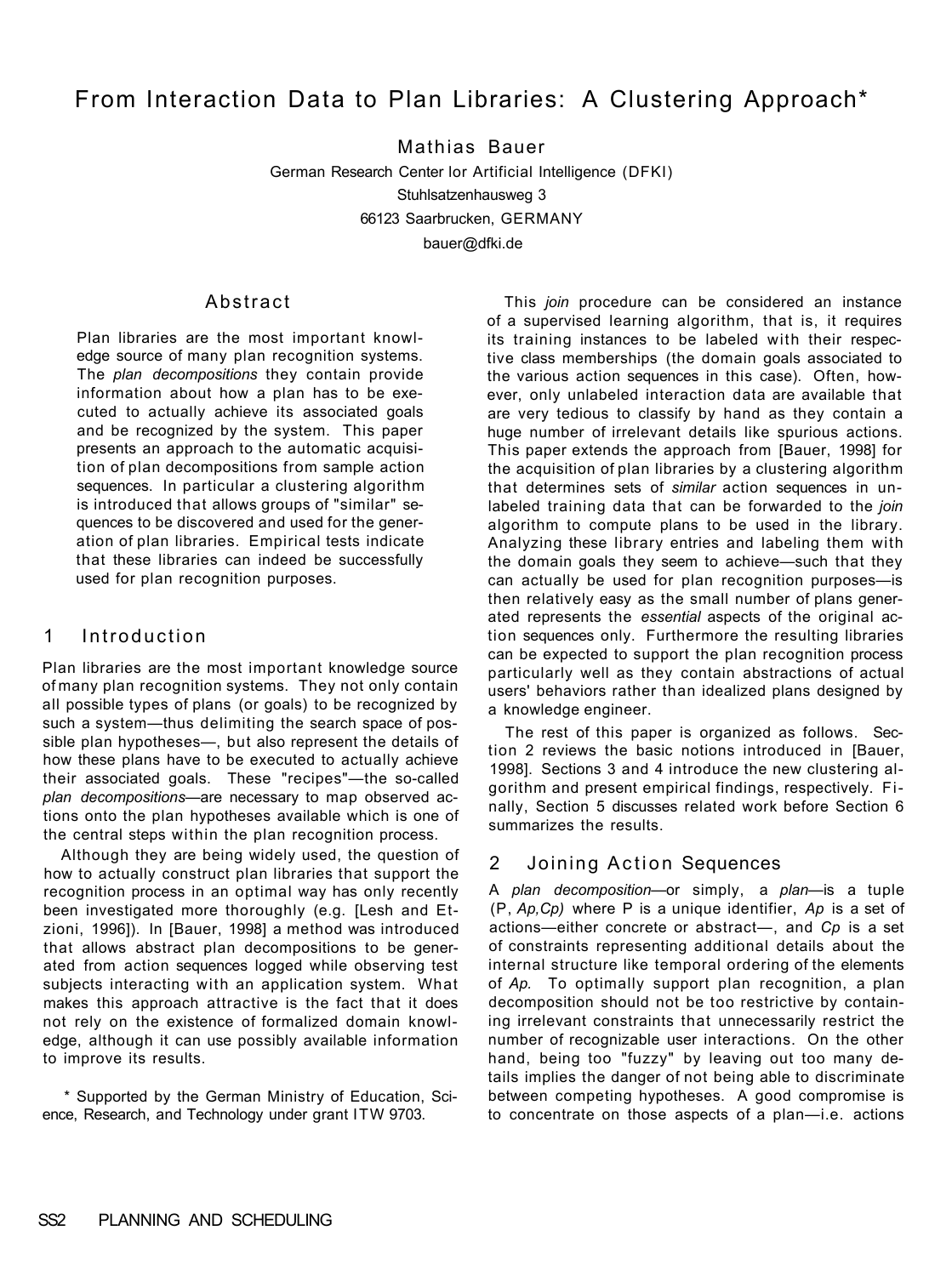and constraints describing its internal structure—that axe absolutely *necessary* to achieve the associated domain goal. Obviously a component of a plan is necessary just in case it occurs in *all* action sequences that form a valid instance of this plan. As it is hardly ever possible to enumerate all possible ways to actually carry out a plan, this notion of necessity has to be approximated by collecting a limited number of action sequences and determining what they have in common. These *training data* are obtained by fixing a set of domain goals to be covered by the plan library and observing a number of test subjects trying to achieve these goals. The action sequences executed are recorded, grouped according to common domain goals, and forwarded to the "join" algorithm as described in [Bauer, 1998]. That is, in contrast to the situation considered in Section 3, there exists a unique labeling of the input data with their associated domain goals.

Let  $\mathbf{AS}_1, ..., \mathbf{AS}_n$  be the set of action sequences belonging to some goal  $g$ . Each of these sequences consists of a set of temporally ordered actions  $\hat{a}_1, ..., \hat{a}_i$ , where  $\hat{a}_i = a_i(o_{i1}, ..., o_{in_i})$ . Here  $a_i$  is the *action type* this instance belongs to (like Is or cp in a UNIX context), and the various  $\boldsymbol{o}_{ij}$  are constants representing the domain objects being manipulated (the action parameters).

Besides these action sequences the *join* procedure can make use of various types of domain knowledge without depending on their actual availability. As will become clear, a logical theory *D* containing general domain knowledge can be used to infer structural relationships among the elements of an action sequence. Furthermore, an action type hierarchy  $D_a$  and an object type hierar $chy D_t$  representing abstraction relations among action and object types, respectively, will play a central role in the abstraction step of the *join* procedure. Given a set *X* of concepts from either  $D_a$  or  $D_t$ , the operation *msa* computes the *most specific non-trivial abstraction* of all members of *X* within the corresponding abstraction hierarchy. Note that the result is undefined if the root concept is the only one subsuming all of *X* (in this case the elements of *X* can be considered to have nothing in common). For a precise definition of *msa* the reader is referred to [Bauer, 1998].

In a first step, these action sequences are transformed into labeled graphs  $G_{AS}$ , making the interrelationships among the constituents of  $AS_i$  explicit. While the action instances contained in  $\overline{AS_i}$  form the nodes, there are two types of edges. An edge  $\hat{a}_i \stackrel{\leq}{\longrightarrow} \hat{a}_j$  represents the temporal order between both actions (in this case  $\hat{a}_i$  occurs before  $\hat{a}_j$ , while an edge

$$
a_i(o_{i1},...,o_{in_i}) \stackrel{(p,k,l)}{\longrightarrow} a_j(o_{j1},...,o_{jn_j})
$$

represents the fact that relation *p* holds between the action arguments  $o_{ik}$  and  $o_{jl}$ . The resulting action graph then has the form  $G_{48}$ ,  $=$   $(AS_i, T_i \cup S_i)$  with a set of *temporal edges*  $T_i = {\hat{a}_i \longrightarrow \hat{a}_j \mid i < j}$  and a set of *structural edges*  $S_i = {\hat{a}_i \xrightarrow{\langle p,k,l \rangle} \hat{a}_j \mid D \models p(o_{ik}, o_{jl})}$ , If  $D = \emptyset$ , i.e. if virtually nothing is known about the do-



Figure 1: Two sample action graphs.

main, only the equality of two objects can be recognized and made explicit within  $G_{\text{AS}_i}$ .

Given two action sequences in the form of action graphs  $G_1 = \langle A_1, T_1 \cup S_1 \rangle$  and  $G_2 = \langle A_2, T_2 \cup S_2 \rangle$ , their common abstraction or "join"  $G_1 \otimes G_2$  is computed as follows. Let  $\hat{a}_i = a_i(o_{i1},...,o_{in}) \in A_i, i = 1,2$ . Then  $\hat{a}_1 \otimes \hat{a}_2 = a(o_1, ..., o_n)$  where  $a = masa(\{a_1, a_2\})$  and for all  $1 \le i \le n$ :  $o_{1i} = o_{2i} = o_i$  is a constant o  $o_i$  s a variable of type  $msa({\{type(o_{1i}), type(o_{2i})\}}).$ 

That is, the abstract representation of the common information contained in two action instances  $\hat{a}_1$  and  $\hat{a}_2$ is a new action instance the type of which is the *msa*  of both action types—if defined—and the arguments of which are either a concrete domain object represented by a constant *Oi* (if both actions had the same object as a parameter in the same place) or a newly introduced variable the type of which is determined from the types of the originally occurring domain action arguments. If  $D_{\bf a} = \emptyset$ ,  $\hat{a}_1$  and  $\hat{a}_2$  can only be joined if  $a_1 = a_2$ .

A temporal or structural edge is considered to be common to both  $G_1$  and  $G_2$  iff the corresponding action nodes to which the edge is incident could be joined using the above criterion. That is,

$$
\hat{a}_{11} \xrightarrow{\zeta} \hat{a}_{12} \quad \otimes \quad \hat{a}_{21} \xrightarrow{\zeta} \hat{a}_{22} \quad = \quad \hat{a}_1 \xrightarrow{\zeta} \hat{a}_2
$$

if  $\hat{a}_{11} \otimes \hat{a}_{21} = \hat{a}_1$  and  $\hat{a}_{12} \otimes \hat{a}_{22} = \hat{a}_2$  and undefined otherwise. The join of two structural edges with identical labels is defined analogously.

Summarizing, the join of two action sequences represented as action graphs  $G_1$  and  $G_2$  is  $G_1 \otimes G_2 = (A, T \cup S)$ where

$$
7 = \{a_{1i} \otimes a_{2j} \mid a_{1i} \in A_1, a_{2j} \in A_2\}
$$
  

$$
7 = \{e_{t1} \otimes e_{t2} \mid e_{t1} \in T_1, e_{t2} \in T_2\}
$$
  

$$
5 = \{e_{s1} \otimes e_{s2} \mid e_{s1} \in S_1, e_{s2} \in S_2\}
$$

In many cases the above result  $G_1 \otimes G_2$  does not yet represent a plan decomposition with the desired properties as some actions may be used several times to create a new action node. A maximum subgraph of  $G_1 \otimes G_2$  in which each action of  $G_1$  and  $G_2$  is joined at most once with another action is called a *valid join.* The set of all valid joins can be ordered using the measure

$$
deg_r((A,T\cup S)) = w_a \cdot |A| + w_p \cdot |PA| + w_t \cdot |T| + w_s \cdot |S|,
$$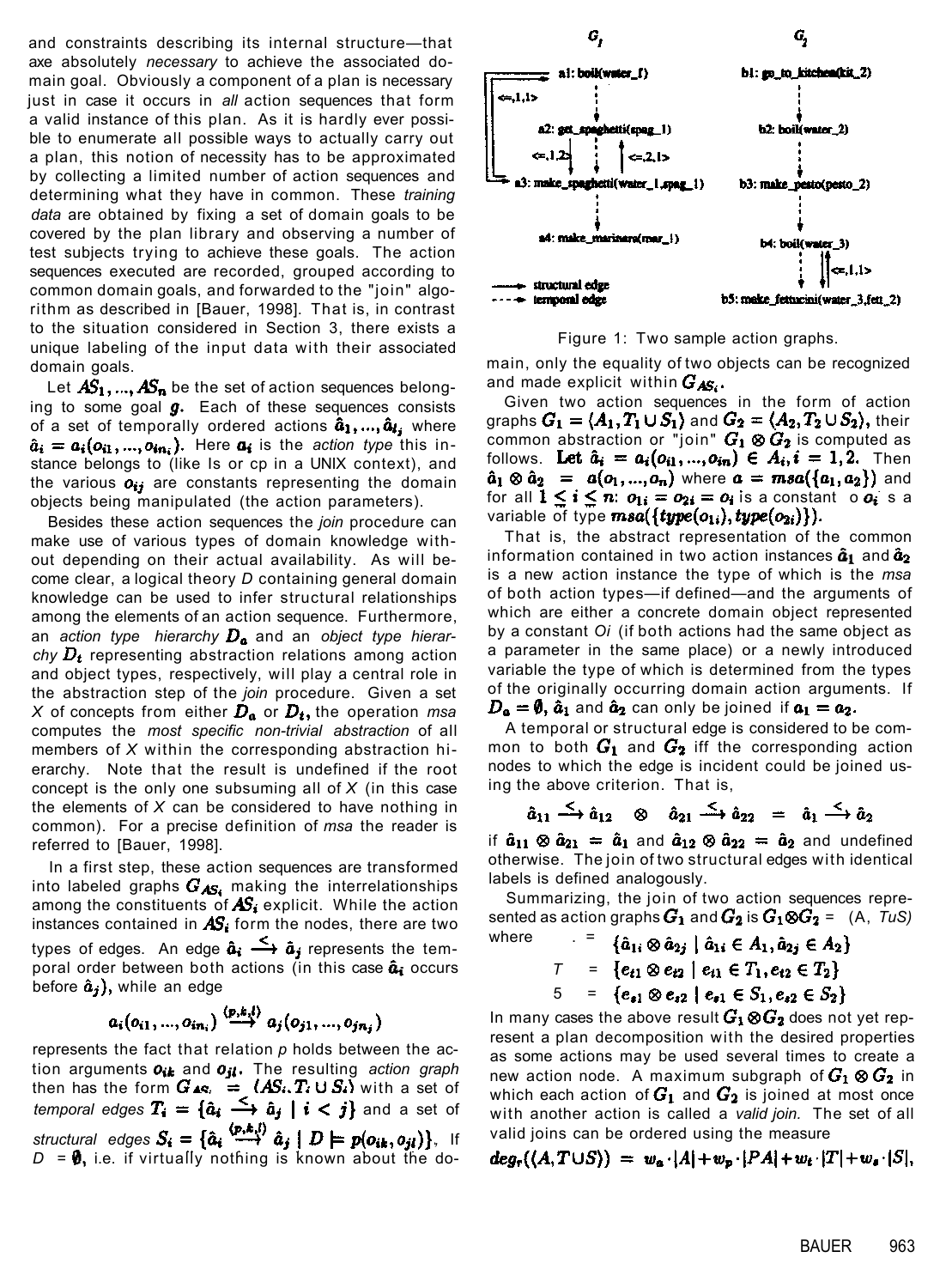

Figure 2: The valid joins of  $G_1$  and  $G_2$ . called the *degree of restrictiveness.*  $PA \subseteq A$  is the set of *primitive actions* contained in A, i.e. those that do not abstract another domain action in the abstraction hierarchy  $D_a$ . If  $D_a = \emptyset$ , PA and A are obviously identical. The *non-negative* numerical weights  $w_a$ ,  $w_p$ ,  $w_t$ , and  $w_s$ assess the relative influence of the various components of a plan decomposition. As the *most restrictive* valid join, i.e. the one containing the maximum amount of details regarding plan execution (and thus maximizing  $deg_r$ ) is the one to be used in the experiments described in Section 4, it will be identified with  $\bm{G_1}\otimes \bm{G_2}$  throughout the rest of this papa:. Obviously, the resulting action graph can be easily retransformed into a plan decomposition tuple of the form  $(P,A_P,C_P).$ 

Example: Consider the action graphs  $G_1$  and  $G_2$ from the cooking domain as depicted in Figure 1. For sake of simplicity, only structural and *direct* temporal edges connecting subsequent actions are shown. That is, temporal edges like the one between  $\mathbf{a1}$  and  $\mathbf{a3}$ are left out. Action arguments like "spagJT refer to particular domain objects.  $D_{\alpha}$  contains information about the abstract actions make-pasta (subsuming make .spaghetti and make Jettucini) and make jsauce (subsuming make-pesto and mak\_marinara). The action graphs  $G_{11}$  and  $G_{12}$  as depicted in Figure 2 represent the two valid joins contained in  $G_1\otimes G_2.$  Both are partially ordered plans (i.e. the temporal order among the actions is only partially defined) made up of one concrete and two abstract actions each. They mainly differ in the inclusion of either al  $\otimes$  b2 or al  $\otimes$  b4 (including both of them simultaneously would violate the abovementioned "valid join" condition). The number of temporal and structural edges is an immediate consequence of this choice (cf. the rule on how to join edges). Using the numerical weights  $w_a = w_p = w_t = 1$  and  $w_s = 2$ —a combination that proved to yield reasonable results in experiments—, the degree of restrictiveness of  $G_{11}$  becomes 6 while the value for  $G_{12}$  is 9. As a consequence the latter would be the representative for  $G_1 \otimes G_2$ .

## 3 The Clustering Algorithm

The approach to the acquisition of abstract plan descriptions presented in the previous section relies on the training data being labeled with their respective classes, i.e. their associated domain goals. Often, however, all we can get is an unlabeled collection of interaction data. In such a situation it is necessary to first identify groups of "similar" action sequences that can be forwarded to the

*join* algorithm. The members of such a group are expected to also achieve similar domain goals. The resulting abstract plans—that are reduced to their essential components—can then be classified by a domain expert, thus providing the basis for plan recognition. This section introduces a clustering method based on a *frequent set analysis* of the action types occurring in the training data.

Assume a set of action sequences  $S = \{AS_1, ..., AS_n\}$ are given. The crucial idea is to identify sets of action types that co-occur frequently and join only those action sequences containing all of them. The approach taken here is similar to the *cluster mining* algorithm introduced in [Perkowitz and Etzioni, 1998] that is used to detect groups of Web sites that are frequently visited in the same session. The algorithm works as follows.

1. Let  $A = {\boldsymbol{\alpha}_1, ..., \boldsymbol{\alpha}_m}$  be the set of all action types occurring in S. Construct a complete graph (i.e. each pair of nodes is connected by an edge) with nodes  $a_1, ..., a_m$ and label each edge connecting two nodes  $a_i$  and  $a_j$  with the numerical value  $min(P(a_i|a_j), P(a_j|a_i))$  which represents the minimum co-occurrence probability of ai and a, in the sequences currently in *S.* 

2. Determine all maximum size cliques within this graph containing only edges the label of which is  $\geq cf$ . The effect of the parameter  $cf \in [0,1]$ , the "clustering factor", will be discussed below.

3. For each clique *C*—which represents a set of action types all of which co-occur frequently in the training data—determine the set *S(C)* of action sequences containing each of its members.

4. Compute the join of each *maximum size cluster S(C)*—it will be used as one library entry—, remove the members of *S(C)* from S, and repeat this procedure starting from step 1 until  $S = \emptyset$ .

The higher the value of *cf,* the smaller the size of the cliques of action types co-occurring with probability  $\geq cf$ becomes. Consequently the size of clusters of action sequences containing these cliques grows (the smaller a set of action types, the higher the probability to find an action sequence containing it), and the number of clusters—and thus, plans in the library—decreases. Simultaneously, the plans become less complex, i.e. the *degr* values go down as each plan represents the aspects common to a larger set of action sequences. A small value for *cf* has the opposite effect of producing many clusters each of which consists of few action sequences only and yields a plan with high  $deg_{\tau}$  value.

Example: Assume the training set contains the following action sequences (for sake of simplicity, only the action types contained are listed and both action parameters and constraints are omitted);  $AS_1$  =  $\{a_1, a_2, a_3\}, AS_2 = \{a_1, a_3\}, AS_3 = \{a_1, a_4\}.$  With the value  $cf = 1.0$  the trivial clique  $\{ai\}$  is identified that

<sup>1</sup>A *clique* is a complete subgraph of a graph, i.e. every two nodes must be connected by an edge in a clique. While this problem is known to be NP-complete, the removal of ail edges with label *cf* usually reduces the graph to a tractable size.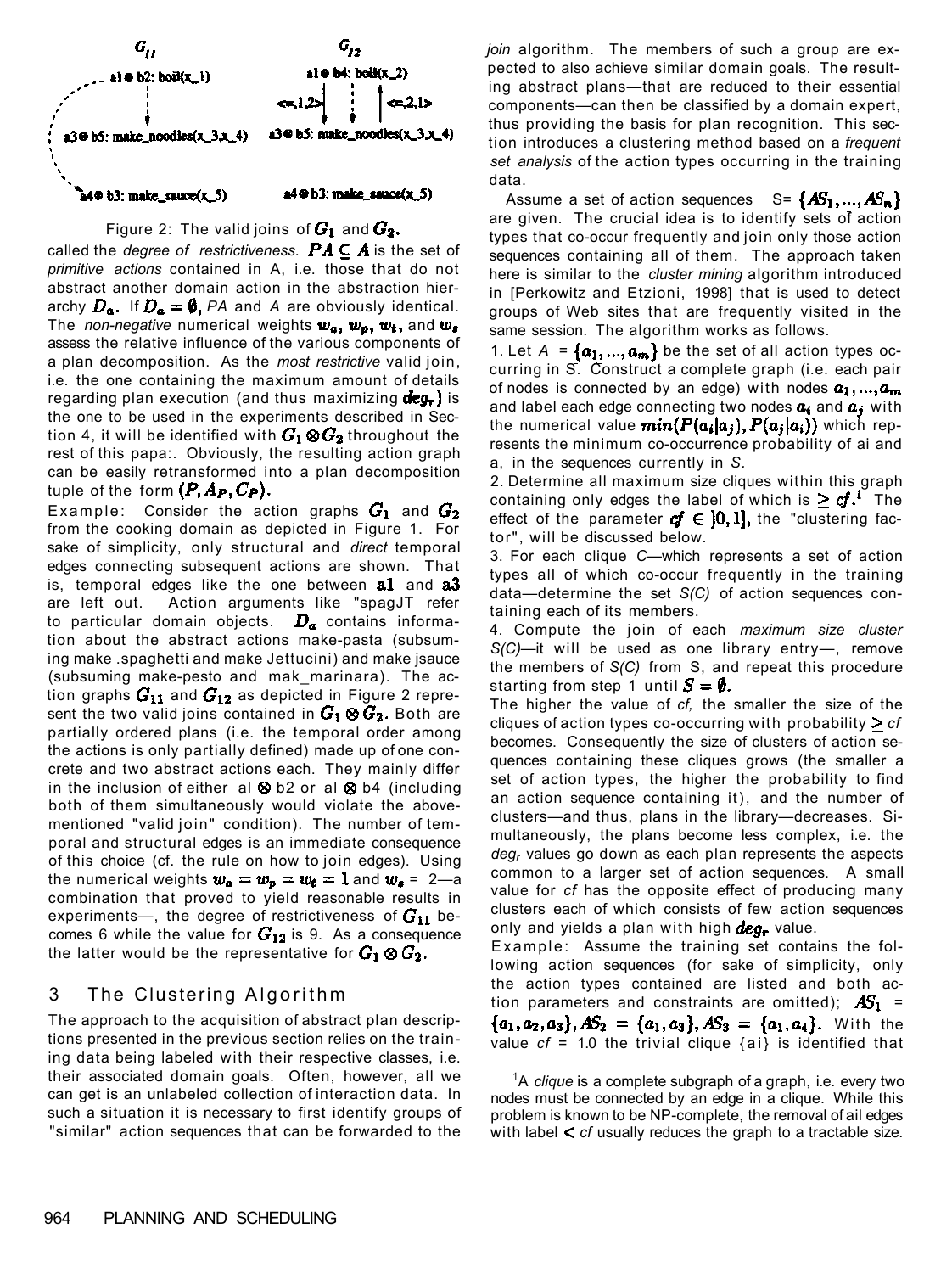leads to the cluster  $\{AS_1, AS_2, AS_3\}$ . For  $cf = 0.6$ , the algorithm successively detects the cliques  $\{a_1, a_4\}$  and  $\{a_1, a_3\}$  with associated clusters  $\{AS_3\}$  and  $\{AS_1, AS_2\}$ . The results of joining the members of these clusters are<br>**AS**<sub>1</sub>  $\otimes$  AS<sub>2</sub>  $\otimes$  AS<sub>3</sub> = { $a_1$ }, (for  $c f = 1.0$ ) and

 $AS_1 \otimes AS_2 = \{a_1, a_3\}, AS_3 = \{a_1, a_4\}$  (for  $cf = 0.6$ ). These results correspond to what could be expected after the above discussion.

## 4 Experiments

A total of 53 action sequences from the UNIX domain containing up to 24 steps and belonging to 6 different domain goals formed the basis of the experiments reported about in this section. Typical goals were the search for files with certain properties or status checks for printers. For unbiased results, no additional domain knowledge was used, i.e.  $\mathbf{D} = \mathbf{D}_a = \mathbf{D}_t = \mathbf{\emptyset}$ . The objective of the experiments was to determine the impact of varying clustering factors on the clusters of action sequences computed and the feasibility of plan libraries created from them for plan recognition purposes. To this end the following experiments were performed using a 10-fold cross validation strategy<sup>2</sup> with the value of the clustering factor ranging from 0.1 to 1.0 in steps of 0.1. 1. Compute a clustering of the training data as described in Section 3.

2. For each resulting cluster compute the join of all its elements as described in Section 2.

3. TVy to recognize the test action sequences using the plan library containing all plans created in step 2.

Remarks: 1. The plan computed in the second step is labeled to belong to the prevailing class among the action sequences contained in the cluster. In case of a tie—i.e. two or more classes occur with the same (highest) frequency—a corresponding number of copies of this plan is included in the plan library, each marked with one of these classes. $^3$  Labeling the plan library entries usually the task of a domain expert—is an important prerequisite for the plan recognition process. The plan recognizer's task consists in identifying all plans within the library that are completely instantiated by the current action sequence—i.e. the sequence contains all of the plan's actions and satisfies all of its constraints—and assigning their respective classes (as *plan hypotheses)* to this sequence.

2. Note that a plan library does not necessarily contain just *one* plan for each class (goal).

3. To produce unbiased results in the third step, a purely consistency-based, incremental plan recognizer was used that applied no focusing heuristic to discard unwanted plan hypotheses. Instead, consistency of observed ac-

 $2$ That is, the set of action sequences was randomly partitioned into 10 subsets of about equal size. In each of the 10 repetitions of the experiments, 9 of these subsets were used as training data whereas the respective remaining subset formed the set of test data.

 $3$  Of course the class memberships of the training data were not used during the clustering process.

tions with the plan decompositions was the only criterion to decide whether or not to maintain a hypothesis.

As a comparison, alternative clusterings ware computed using Cobweb [Fisher, 1987]. Cobweb incrementally constructs a hierarchy of clusters containing "similar" instances. Finally each node of the tree represents a *concept,* i.e. an intensional description of the class of instances subsumed in terms of the attribute values occurring within this class. While the leaves of this hierarchy contain the various instances, the root represents the most general class containing all instances encountered during the learning process. As Cobweb expects its input to be described in terms of attribute values, each action sequence was encoded as a vector of 39 Boolean values, each indicating the (non-) occurrence of one particular command within the sequence. To enable a fair comparison with the clustering procedure described in Section 3, a particular class of concepts was selected from the Cobweb hierarchies the subsumed instances of which form a partition of the training set while containing a "reasonable" number of elements.

Remark: The leaf concepts would have been inappropriate as they only contain one instance each, while very abstract concepts (i.e. those being close to the root of the hierarchy) increase the danger of producing "bad" clusters containing instances from many different classes.

A class *C* (represented as a node in the tree) is said to be "appropriate" iff

- • *C* is not a leaf,
- none of the siblings of *C* is a leaf, and
- none of the descendants of *C* (as a node in the tree) is appropriate.

The clustering used in the experiments then corresponds to the collection of sets of instances subsumed by the appropriate classes.

The analysis of the empirical findings has to take into account several different aspects the first of which concerns the clusters detected.

*How "good" are the clusters?* Obviously, an optimal cluster contains only elements belonging to the same class, i.e. action sequences achieving the same domain goal. The degree of "disorder" within a cluster *C* can be measured by the *entropy e(C)* defined as

$$
e(C) = -\sum_c p_c \log_2 p_c \tag{1}
$$

where c ranges over the possible classes (goals) an instance (sequence) can belong to and  $p_c$  is the relative frequency of instances belonging to class *c* among all instances contained in C. This numerical value can be used to quantitatively assess how well a cluster is "sorted" (note that e(C) assumes its minimal value of zero when all instances contained in *C* belong to the same class). In order to allow the results of experiments with varying numbers of classes to be compared, we use a *relative*  measure of entropy by dividing the values obtained by (1) by the entropy of the original set of instances (action sequences) such that a value close to 1.0 corresponds to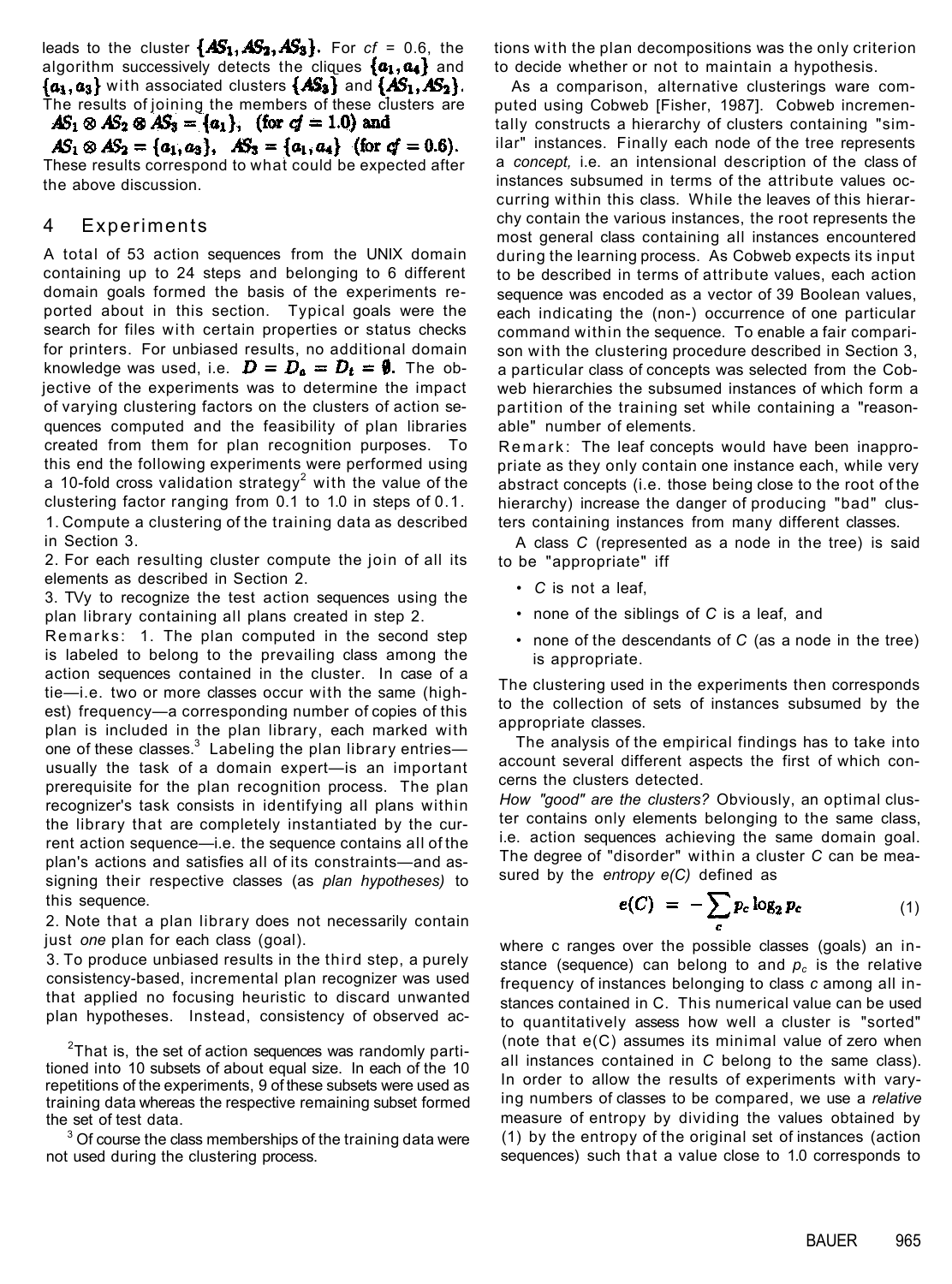



a random selection of sequences from the training data. Figure 3 depicts the average values of this relative entropy measure along with the average values of the *relative degree of restrictiveness.* The latter corresponds to the *degr* values of the plan library entries created divided by the average *degr* value of the original action sequences contained in the training data. $4$  As could be expected, an increasing value of cf yields clusters with high entropy values (the larger the cluster, the higher the probability to include sequences from more than one class) and the complexity of the plans produced—measured by dea decreases. It can be seen that the *cf* values between 0.4 and 0.7 offered the best compromise between reducing the complexity of plan descriptions—without being over-restrictive or trivial—and maintaining a relatively low cluster entropy.

The results for Cobweb indicate that even the small clusters used in this comparison (most of them contained only 2 or 3 action sequences) have a relatively high entropy, i.e. these clusters are not "well sorted". As a consequence, joining the action sequences contained in these clusters produced an average of 4 "void" plans containing no actions or constraints in each repetition of the experiment, i.e. the sequences within such a cluster were highly incompatible with each other. <sup>5</sup> These plans were removed from the library before starting the plan recognition process. The relative *degr* and entropy values when ignoring void plans are 0.175 and 0.22, respectively. The high *degr* values result from the small number of elements per cluster.

The second—and in this context even more important—question is *how good are the plan libraries produced?* To answer this question, the abovementioned plan recognition experiment was conducted the results of which are depicted in Figures 4 and 5. Here *coverage*  stands for the percentage of action sequences for which the plan recognizer produced a non-empty result, *correct (unique)* is the percentage of sequences recognized correctly (correctly and uniquely<sup>6</sup>). Plan hypotheses as-

<sup>4</sup> All values computed with  $w_a = w_p = wt = 1$  and  $ws = 2$ . <sup>5</sup>Note that the clustering method introduced in Section 3 never lead to void plans.

 $6$ Note that in many cases more than one plan hypothesis from the library proved compatible with the current action



Figure 4: Results of plan recognition experiment - I. *signed* measures the average number of plans "recognized" by the system (that is, assigned to a single action sequence in the test data), while *library entries* measures the number of plans within the library.

To summarize the results, a clustering factor of about 0.6 yielded the best results for this domain (other domains may require different values for *cf).* Here almost 90% of all action sequences where covered, more than 77% were correctly recognized, and for more than 28% this result was even unique. The results for the libraries generated using the Cobweb clustering (78%, 68%, and 11%) are similar to those for the clustering factor 0.4. Note, however, that the degree of ambiguity measured by the number of plan hypotheses assigned is significantly higher for the Cobweb-based libraries than for all other competitors. With  $cf = 0.6$ , for example, each action sequence is assigned at most two hypotheses while the average in the Cobweb case is almost 2.5 (out of 6 different classes). Additionally, for  $ef = 0.6$  the plan recognizer worked about ten times as fast as for *cf* = 0.1 or *cf* = 0.2 which is a direct consequence of the large number of library entries of high complexity *(degr* values) in these cases, while the Cobweb-based libraries slowed down recognition even more. The smaller libraries obtained for very high *cf* values speed up this process even more, but the recognition results are relatively poor.



Figure 5: Results of plan recognition experiment - II .

# 5 Related Work

Abstracted versions of previous problem solutions have been studied both in the fields of AI planning (e.g.

sequence—cf. Figure 5.